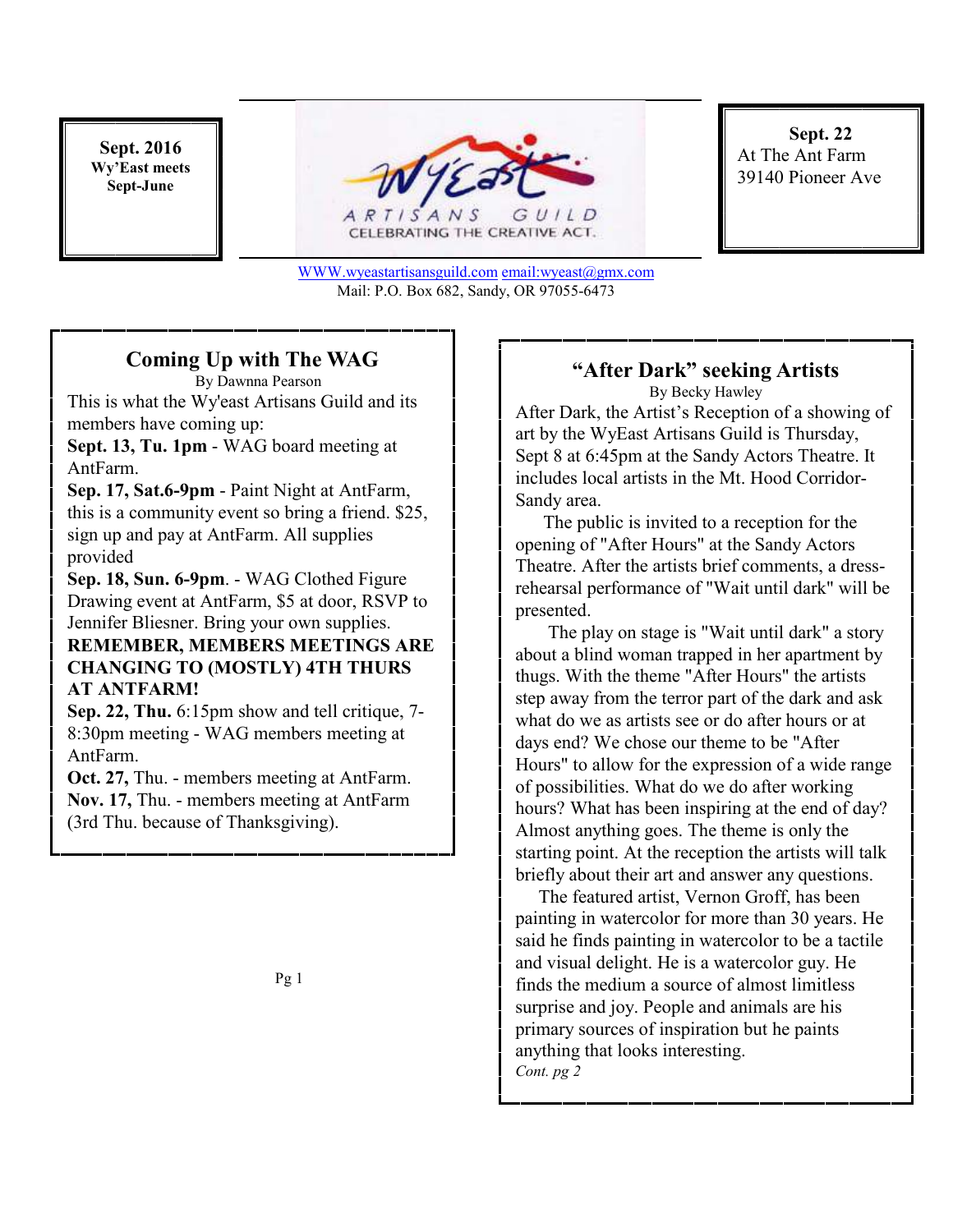#### **Sandy Actors Theatre Shows Schedule 1916-17**

**Sept. 9-12-**Play is **Wait Until Dark** *theme is "After Hours."* Featured Artist: Vern Groff info/art by Aug. 1. For all others: *Deadline all others Sept.1,* Opening reception Thu. Sept. 8, Pick up art work 5pm Sept. 12

**Nov. 11-Dec. 4-The Odd Couple**; theme *Mismatched.* Featured Artist Jennifer Bleisner, info & art by Sep. 20. *Deadline all others Nov. 1*; reception Thu. Nov. 10; pick up Dec. 4, 5pm/ **Jan. 27-Feb. 19 -On Golden Pond**, theme

*Reflections*. Featured Artist Sharon Sandgren, info/art by Nov. 20. *Deadline Jan. 18*; Reception Thu. Jan. 26; pick up Feb. 19, 5pm.

**Mar. 31-Ap. 23 - The Shadow Box** theme Shadows. Featured Artist Earleen Marsh info/art by Jan. 20. *Deadline all others Mar. 22*; Reception Thu. Mar. 30; pick up Ap. 23, 5pm.

**June 2-25- Godspell**, theme *Movement*. Featured Artist Dawnna Pearson, info/art by Mar. 20. *Deadline all others May 20*; Reception Thu. June 1; pick up June 25, 5pm.

*Pick up art work 5pm June 25* 

\* All submissions must include size of art work and include: Tag Info: Title, medium and price as well as the artist's name, email to both: Vern and Becky at vernongroffstudio@gmail.com and copy to bek.hawley@yahoo.com. Art is shown at your own risk - items are not insured. No commission is taken or required,

# **Other Art Shows**

 *Contact*: **Clackamas County Art Alliance:**  sue@clackamasartsalliance.org

**Concordia College:** lchurch@cu-portland.edu **Gresham Art Shows,** Gresham Visual Arts Gallery,

Estacada Art Guild : gloria.mainstreet@gmail.com Portland Fine Art Guild: kingsart@comcast.net



### **GUILD VOLUNTEERS AND OFFICERS**

**President**: Jennifer Bliesner **Secretary:** Dawnna Pearson **Treasurer**: Cheryl Hooley; **Board Members**: Jennifer Bliesner, JoAnne Rohweder, Eileen Holzman, Earlean Marsh, Cheryl Hooley. **Meeting Programs**: Jennifer Bliesner **Hospitality**: Pam Smithsted **Website & Social Media**: Debi Vann **Field Trips**: **Children's Outreach/Education**: Becky Hawley **Newsletter**: Lea Topliff **Membership (Roster):** Rod Stroh **Shows: - Theme Show**: Eileen Holzman **Chamber Shows:** JoAnne Rohweder **Sandy Actor's Theater**: Vern Groff Phone numbers/contact information available in the club roster. If you are interested in any of these positions or volunteering to assist, please do as the guild is only as good as the community effort to improve and support it.

**"After Dark"** cont. from pg1

 He has exhibited in the Gresham Art Committee, Watercolor Society of Oregon, Northwest Watercolor Society, Lake Area Artists in Lake Oswego and the WyEast Artisans Guild shows.

 The painting "In the evening after dark they're making donuts near the Park" is based upon seeing the friendly warm glow of light coming through the windows of the local donut store in the dark.

 The play officially opens September 9, and runs through October 2, with "After Dark" artwork on display in the lobby.

Sandy Actors Theater is located behind the Ace hardware in Sandy at 39181 Pioneer Blvd. Seating at the September 8 reception is on a first come basis and all donations benefit the Guild's non-profit public programs.